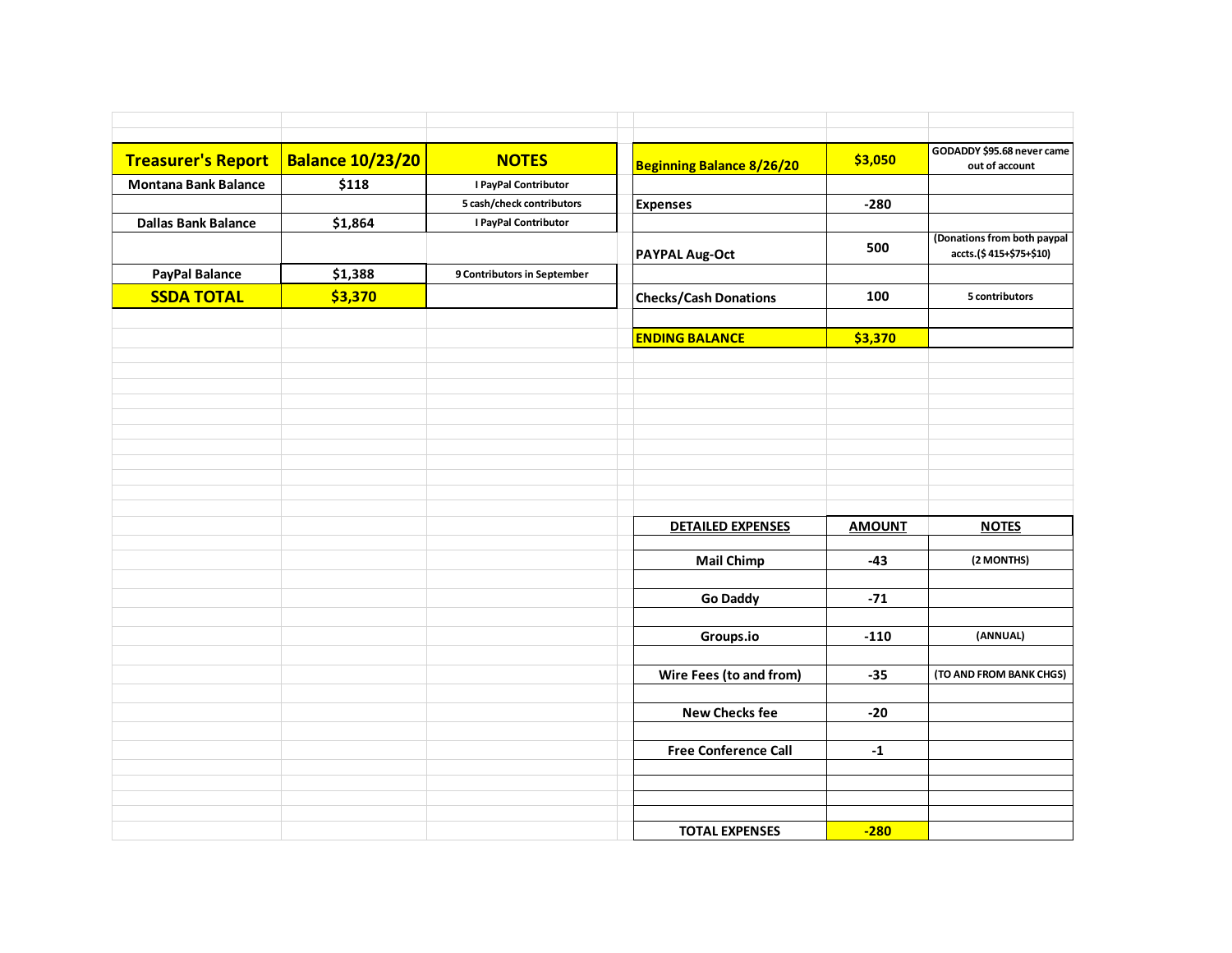|            | <b>SSDA TREASURER'S REPORT</b>                    |          |                           |               |                        |                                        |            |              |
|------------|---------------------------------------------------|----------|---------------------------|---------------|------------------------|----------------------------------------|------------|--------------|
|            | For August 25 - October 18, 2020                  |          |                           |               |                        |                                        |            |              |
|            | October 18, 2020 by Snow White                    |          |                           |               |                        |                                        |            |              |
|            |                                                   |          | <b>DEBIT</b>              |               |                        | # of Pay Pal                           | # Cash/Chk | <b>Total</b> |
| Date       | <b>CREDIT DESCRIPTION</b>                         |          | <b>AMOUNT DESCRIPTION</b> | <b>AMOUNT</b> | <b>BALANCE</b>         | Contributors Contributors Contributors |            |              |
|            | Beginning Balance \$2,077.68                      |          |                           |               |                        |                                        |            |              |
|            |                                                   |          |                           |               | \$2,077.68             |                                        |            |              |
|            |                                                   |          |                           |               | \$2,077.68             |                                        |            |              |
| 8/25/2020  | Deposit - check                                   | \$5.00   |                           |               | \$2,082.68             |                                        |            |              |
| 8/27/2020  | donation                                          | \$30.00  |                           |               | \$2,112.68             |                                        |            |              |
| 8/27/2020  |                                                   |          | Mail Chimp                | (521.58)      | \$2,091.10             |                                        |            |              |
| 9/22/2020  | <b>Cashback Debit Card</b>                        | \$0.10   |                           |               | \$2,091.20             |                                        |            |              |
| 9/25/2020  | Deposit - check                                   | \$5.00   |                           |               | \$2,096.20             |                                        |            |              |
| 9/28/2020  |                                                   |          | Mail Chimp                |               | $( $21.58)$ \$2,074.62 |                                        |            |              |
| 9/30/2020  | Deposit - check                                   | \$30.00  |                           |               | \$2,104.62             |                                        |            |              |
| 10/5/2020  |                                                   |          | Mistaken debit            | ( \$14.99)    | \$2,089.63             |                                        |            |              |
|            | 10/15/2020 Refund mistaken debit from wrong acct. | \$14.99  |                           |               | \$2,104.62             |                                        |            |              |
| 10/15/2020 |                                                   |          | Wire X-fer Fee            | (520.00)      | \$2,084.62             |                                        |            |              |
|            |                                                   |          | Wire X-fer to             |               |                        |                                        |            |              |
| 10/15/2020 |                                                   |          | Victoria                  | ( \$2,000.00) | \$84.62                |                                        |            |              |
|            | 10/16/2020 Deposit - check                        | \$30.00  |                           |               | \$114.62               |                                        |            |              |
| 10/18/2020 |                                                   |          | GoDaddy                   | (571.88)      | \$42.74                |                                        |            |              |
|            | 10/18/2020 Deposit - Pay Pal                      | \$75.00  |                           |               | \$117.74               |                                        |            |              |
|            |                                                   |          |                           |               | \$117.74               |                                        |            |              |
|            |                                                   |          |                           |               | \$117.74               |                                        |            |              |
|            |                                                   |          |                           |               | \$117.74               |                                        |            |              |
|            |                                                   |          |                           |               | \$117.74               |                                        |            |              |
|            |                                                   |          |                           |               | \$117.74               |                                        |            |              |
|            |                                                   |          |                           |               | \$117.74               |                                        |            |              |
|            |                                                   | \$190.09 |                           | ( \$2,150.03) | \$117.74               |                                        |            |              |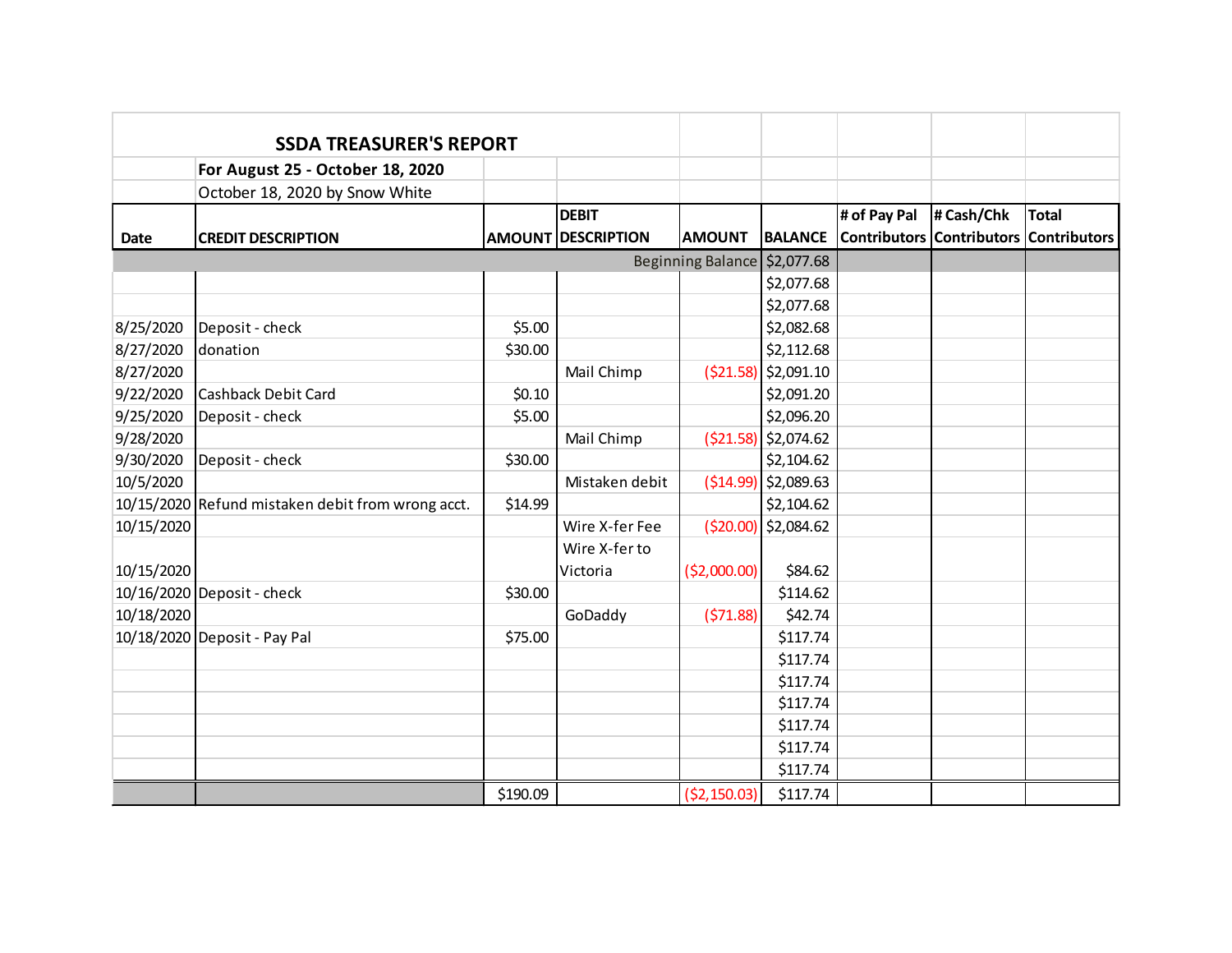|            | <b>SSDA TREASURER'S REPORT</b> |    |                          |                          |    |               |     |                |                     |                     |                     |                                  |
|------------|--------------------------------|----|--------------------------|--------------------------|----|---------------|-----|----------------|---------------------|---------------------|---------------------|----------------------------------|
|            | <b>DALLAS BANK</b>             |    |                          |                          |    |               |     |                |                     |                     |                     |                                  |
|            | October 23, 2020 by Cat Woman  |    |                          |                          |    |               |     |                |                     |                     |                     |                                  |
|            |                                |    |                          |                          |    |               |     |                |                     |                     |                     |                                  |
| Date       | <b>CREDIT DESCRIPTION</b>      |    | <b>AMOUNT</b>            | <b>DEBIT DESCRIPTION</b> |    | <b>AMOUNT</b> |     | <b>BALANCE</b> | # of Pay Pal        | # of Cash Chk       | <b>Total</b>        | <b>NOTES</b>                     |
|            |                                |    |                          |                          |    |               |     |                | <b>Contributors</b> | <b>Contributors</b> | <b>Contributors</b> |                                  |
| 10/6/2020  | Cat Woman Deposit              | Ŝ. | 50.00                    |                          |    |               | \$  | 50.00          |                     |                     |                     | Money from Cat Woman to          |
|            |                                |    |                          |                          |    |               |     |                | $\mathbf 0$         | $\mathbf 0$         | 0                   | open account                     |
| 10/6/2020  |                                |    |                          | New Account Checks       | Ś  | $20.00$ \$    |     | 30.00          |                     |                     |                     |                                  |
|            |                                |    |                          | Fee                      |    |               |     |                | $\Omega$            | 0                   | 0                   |                                  |
| 10/15/2020 | Wire Transfer                  | S  | 2,000.00                 |                          |    |               | \$  | 2,030.00       | $\Omega$            | $\mathbf{0}$        | 0                   | <b>Balance from Montana Bank</b> |
| 10/15/2020 |                                |    | $\overline{\phantom{a}}$ | Wire Transfer Fee        | Ś. | 15.00         | -S  | 2,015.00       | $\mathbf 0$         | $\mathbf 0$         | 0                   | Wire Transfer Fee                |
| 10/16/2020 |                                |    |                          | Cat Woman                | Ś  | 50.00         | Ŝ.  | 1,965.00       |                     |                     |                     | Transfer out original deposit    |
|            |                                |    |                          | Withdrawal               |    |               |     |                | $\mathbf{0}$        | $\mathbf 0$         | 0                   | back to Cat Woman                |
| 10/22/2020 | PayPal                         |    | 10.00                    |                          |    |               |     | 1,975.00       |                     | $\Omega$            |                     | Donation                         |
| Pending    |                                |    | $\overline{\phantom{a}}$ | Free Conf. Call          | Ś  | 1.00          | -\$ | 1,974.00       | $\Omega$            | O                   | 0                   |                                  |
| Pending    |                                |    |                          | Groups.io (annual)       |    | $110.00$ \$   |     | 1,864.00       | $\mathbf 0$         | 0                   | 0                   | Annual expense                   |
|            |                                | Ś. | 2,060.00                 |                          |    | 196.00        |     |                |                     |                     |                     |                                  |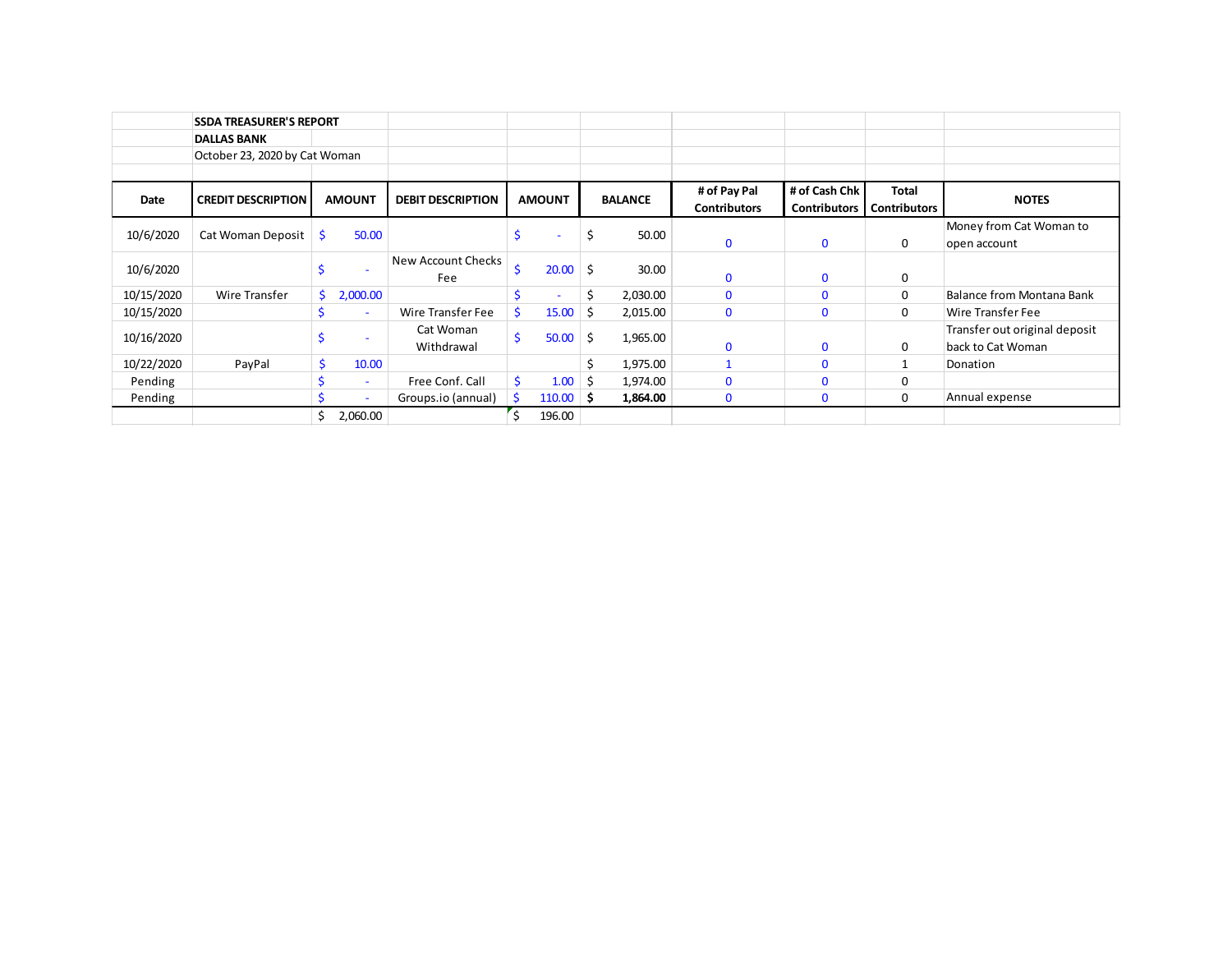|                             | SSDA Actual Expenditures from 2019 and Proposed Spending Plan for 2020 |                                           |                    |                                  |                                 |                                                            |                             |                                                       |
|-----------------------------|------------------------------------------------------------------------|-------------------------------------------|--------------------|----------------------------------|---------------------------------|------------------------------------------------------------|-----------------------------|-------------------------------------------------------|
| <b>2019 Actual Spending</b> |                                                                        |                                           |                    | 2020 Estimated/Proposed Spending |                                 |                                                            |                             |                                                       |
| <b>Month</b>                | For                                                                    | 2019<br>Actual<br><b>Expendit</b><br>ures | Go<br><b>Daddy</b> | <b>Mail</b><br>Chimp<br>$*1,3$   | <b>Tech</b><br>Expenditu<br>res | Proposed<br><b>Expenditure</b><br>s for 2020<br><b>GSR</b> | For                         | Proposed<br><b>Monthly</b><br>Expenditu<br>res Totals |
| January                     | Air Fare                                                               | \$306.60                                  |                    |                                  |                                 |                                                            |                             |                                                       |
| January                     |                                                                        |                                           | \$5.99             |                                  |                                 |                                                            | Go Daddy email<br>essential |                                                       |
| January                     |                                                                        |                                           |                    | \$21.58                          |                                 |                                                            | MailChimp.com               |                                                       |
|                             | <b>Monthly Totals</b>                                                  | \$306.60                                  | \$5.99             | \$21.58                          |                                 | \$0.00                                                     | January                     | \$27.57                                               |
| Februar<br>у                |                                                                        |                                           | \$5.99             |                                  |                                 |                                                            | Go Daddy email<br>essential |                                                       |
| Februar<br>у                |                                                                        |                                           |                    | \$21.58                          |                                 |                                                            | MailChimp.com               |                                                       |
| Februar<br>V                |                                                                        |                                           |                    |                                  |                                 |                                                            |                             |                                                       |
| Februar<br>y                |                                                                        |                                           |                    |                                  |                                 |                                                            |                             |                                                       |
|                             | <b>Monthly Totals</b>                                                  | \$0.00                                    | \$5.99             | \$21.58                          |                                 | \$0.00                                                     | February                    | \$27.57                                               |
| March                       | Conf. Fees                                                             | \$745.00                                  |                    |                                  |                                 | \$850.00                                                   | Conf. Fees                  |                                                       |
| March                       |                                                                        |                                           | \$5.99             |                                  |                                 |                                                            | Go Daddy email<br>essential |                                                       |
| March                       |                                                                        |                                           |                    | \$21.58                          |                                 |                                                            | MailChimp.com               |                                                       |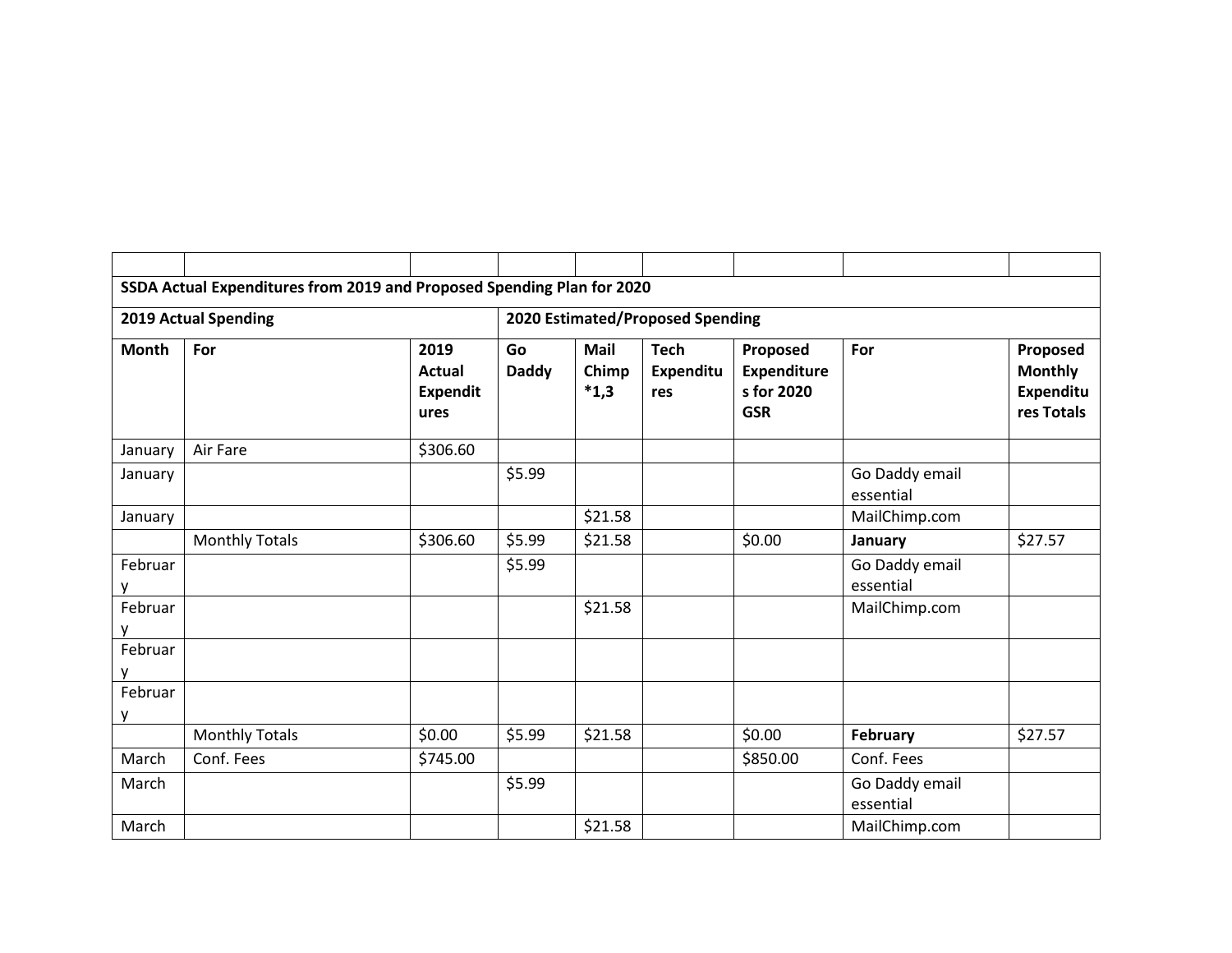| March  |                           |            |        |         |        | \$150.00   | Air Fare (conference) |            |
|--------|---------------------------|------------|--------|---------|--------|------------|-----------------------|------------|
| March  | Hotel                     | \$603.60   |        |         |        | \$850.00   | Hotel                 |            |
|        | <b>Monthly Totals</b>     | \$1,348.60 | \$5.99 | \$21.58 | \$0.00 | \$1,850.00 | <b>March</b>          | \$1,877.57 |
| April  |                           |            | \$5.99 |         |        |            | Go Daddy email        |            |
|        |                           |            |        |         |        |            | essential             |            |
| April  |                           |            |        | \$21.58 |        |            | MailChimp.com         |            |
|        | <b>Monthly Totals</b>     | \$0.00     | \$5.99 | \$21.58 | \$0.00 | \$0.00     | <b>April</b>          | \$27.57    |
| May    |                           |            | \$5.99 |         |        |            | Go Daddy email        |            |
|        |                           |            |        |         |        |            | essential             |            |
| May    |                           |            |        | \$21.58 |        |            | MailChimp.com         |            |
|        | <b>Monthly Totals</b>     | \$0.00     | \$5.99 | \$21.58 | \$0.00 | \$0.00     | May                   | \$27.57    |
| June   |                           |            | \$5.99 |         |        |            | Go Daddy email        |            |
|        |                           |            |        |         |        |            | essential             |            |
| June   |                           |            |        | \$21.58 |        |            | MailChimp.com         |            |
|        | <b>Monthly Totals</b>     | \$0.00     | \$5.99 | \$21.58 | \$0.00 | \$0.00     | June                  | \$27.57    |
| July   |                           |            | \$5.99 |         |        |            | Go Daddy email        |            |
|        |                           |            |        |         |        |            | essential             |            |
| July   |                           |            |        | \$21.58 |        |            | MailChimp.com         |            |
| July   | Shuttle                   | \$100.00   |        |         |        | \$185.00   | Shuttle               |            |
| July   | 40-40-20 Donation         | \$600.00   |        |         |        | \$600.00   | 40-40-20 Donation     |            |
|        | <b>Monthly Totals</b>     | \$700.00   | \$5.99 | \$21.58 | \$0.00 | \$785.00   | July                  | \$812.57   |
| August |                           |            | \$5.99 |         |        |            | Go Daddy email        |            |
|        |                           |            |        |         |        |            | essential             |            |
| August |                           |            |        | \$21.58 |        |            | MailChimp.com         |            |
| August | Conf Meals/Transportation | \$415.32   |        |         |        | \$600.00   | Conf                  |            |
|        |                           |            |        |         |        |            | Meals/Transportatio   |            |
|        |                           |            |        |         |        |            | n                     |            |
|        | <b>Monthly Totals</b>     | \$415.32   | \$5.99 | \$21.58 | \$0.00 | \$600.00   | <b>August</b>         | \$627.57   |
| Septem |                           |            | \$5.99 |         |        |            | Go Daddy email        |            |
| ber    |                           |            |        |         |        |            | essential             |            |
| Septem |                           |            |        | \$21.58 |        |            |                       |            |
| ber    |                           |            |        |         |        |            |                       |            |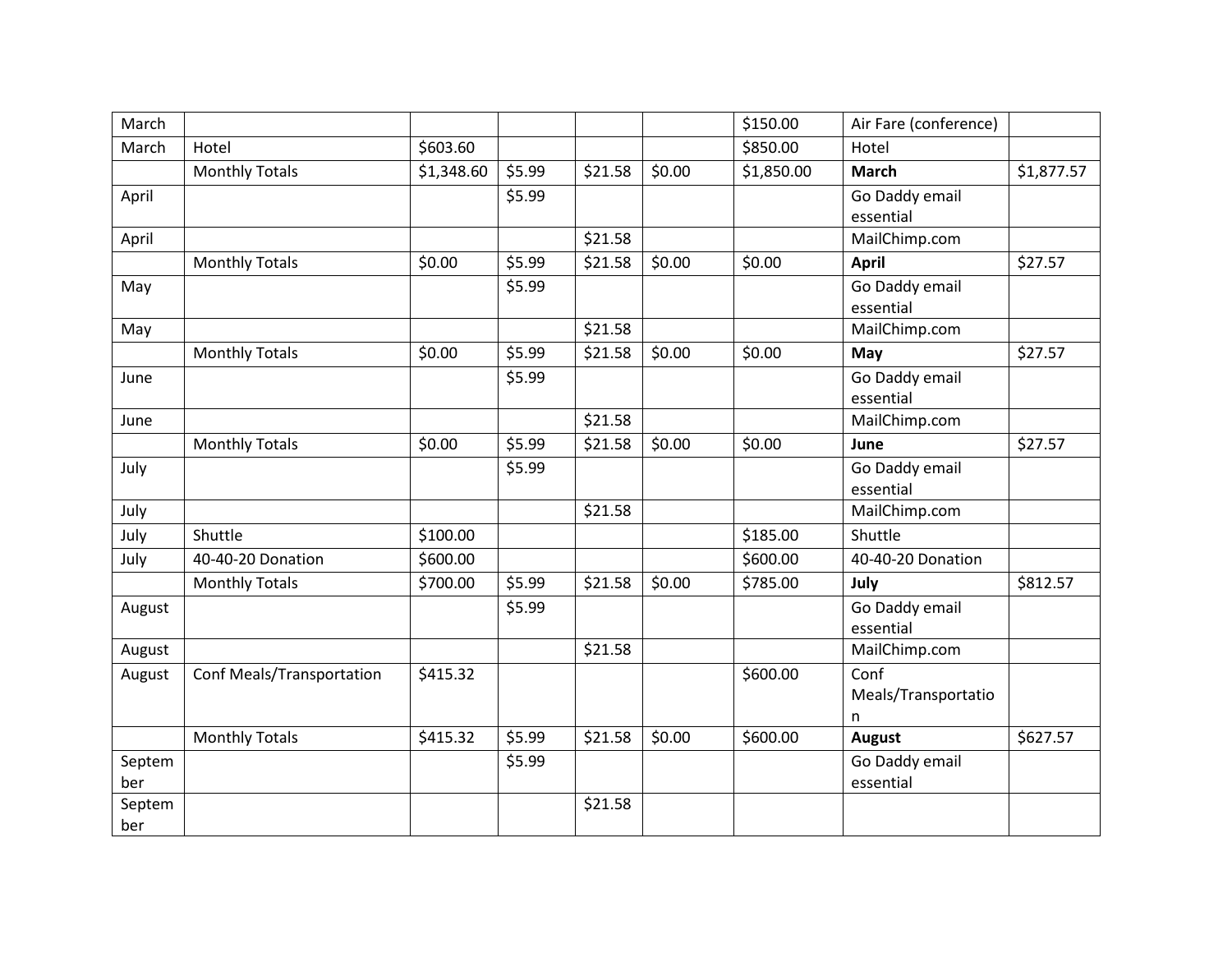|         | <b>Monthly Totals</b>        | \$0.00   | \$5.99   | \$21.58 | \$0.00   | \$0.00 | September           | \$27.57  |
|---------|------------------------------|----------|----------|---------|----------|--------|---------------------|----------|
| Octobe  | Go Daddy email - 1 year fee- | \$23.88  | \$5.99   |         |          |        | Go Daddy email      |          |
|         | discounted                   |          |          |         |          |        | essential           |          |
| Octobe  | MailChimp.com Payment        | \$10.79  |          | \$21.58 |          |        | MailChimp.com       |          |
| r       |                              |          |          |         |          |        |                     |          |
| Octobe  | Groups IO Payment            | \$110.00 |          |         | \$220.00 |        | Groups IO           |          |
|         |                              |          |          |         |          |        | Payment*2,3,4       |          |
| Octobe  | Go Daddy Annual Fee          | \$240.00 | \$360.00 |         |          |        | Go Daddy Annual     |          |
| r       |                              |          |          |         |          |        | Fee                 |          |
| Octobe  |                              |          |          |         | \$50.00  |        | Domaine Names*6     |          |
| r       |                              |          |          |         |          |        |                     |          |
| Octobe  |                              |          |          |         | \$45.00  |        | Domaine Names*6     |          |
| r       |                              |          |          |         |          |        |                     |          |
| Octobe  |                              |          |          |         | \$35.98  |        | <b>Step Sponsor</b> |          |
| r       |                              |          |          |         |          |        | DA.com*6            |          |
|         | <b>Monthly Totals</b>        | \$384.67 | \$365.99 | \$21.58 | \$350.98 | \$0.00 | <b>October</b>      | \$738.55 |
| Novem   |                              |          | \$5.99   |         |          |        | Go Daddy email      |          |
| ber     |                              |          |          |         |          |        | essential           |          |
| Novem   | MailChimp.com Payment        | \$23.56  |          | \$21.58 |          |        | MailChimp.com       |          |
| ber     |                              |          |          |         |          |        |                     |          |
|         |                              | \$23.56  | \$5.99   | \$21.58 | \$0.00   | \$0.00 | <b>November</b>     | \$27.57  |
| Decem   |                              |          | \$5.99   |         |          |        | Go Daddy email      |          |
| ber     |                              |          |          |         |          |        | essential           |          |
| Decem   | MailChimp.com Payment        | \$21.58  |          | \$21.58 |          |        | MailChimp.com       |          |
| ber     |                              |          |          |         |          |        |                     |          |
|         | <b>Monthly Totals</b>        | \$21.58  | \$5.99   | \$21.58 | \$0.00   | \$0.00 | <b>December</b>     | \$27.57  |
| January |                              |          | \$5.99   |         |          |        | Go Daddy email      |          |
|         |                              |          |          |         |          |        | essential           |          |
| January | MailChimp.com Payment        | \$21.58  |          | \$21.58 |          |        | MailChimp.com       |          |
|         | <b>Monthly Totals</b>        | \$21.58  | \$5.99   | \$21.58 | \$0.00   | \$0.00 | January             | \$27.57  |
| Februar |                              |          | \$5.99   |         |          |        | Go Daddy email      |          |
| y       |                              |          |          |         |          |        | essential           |          |